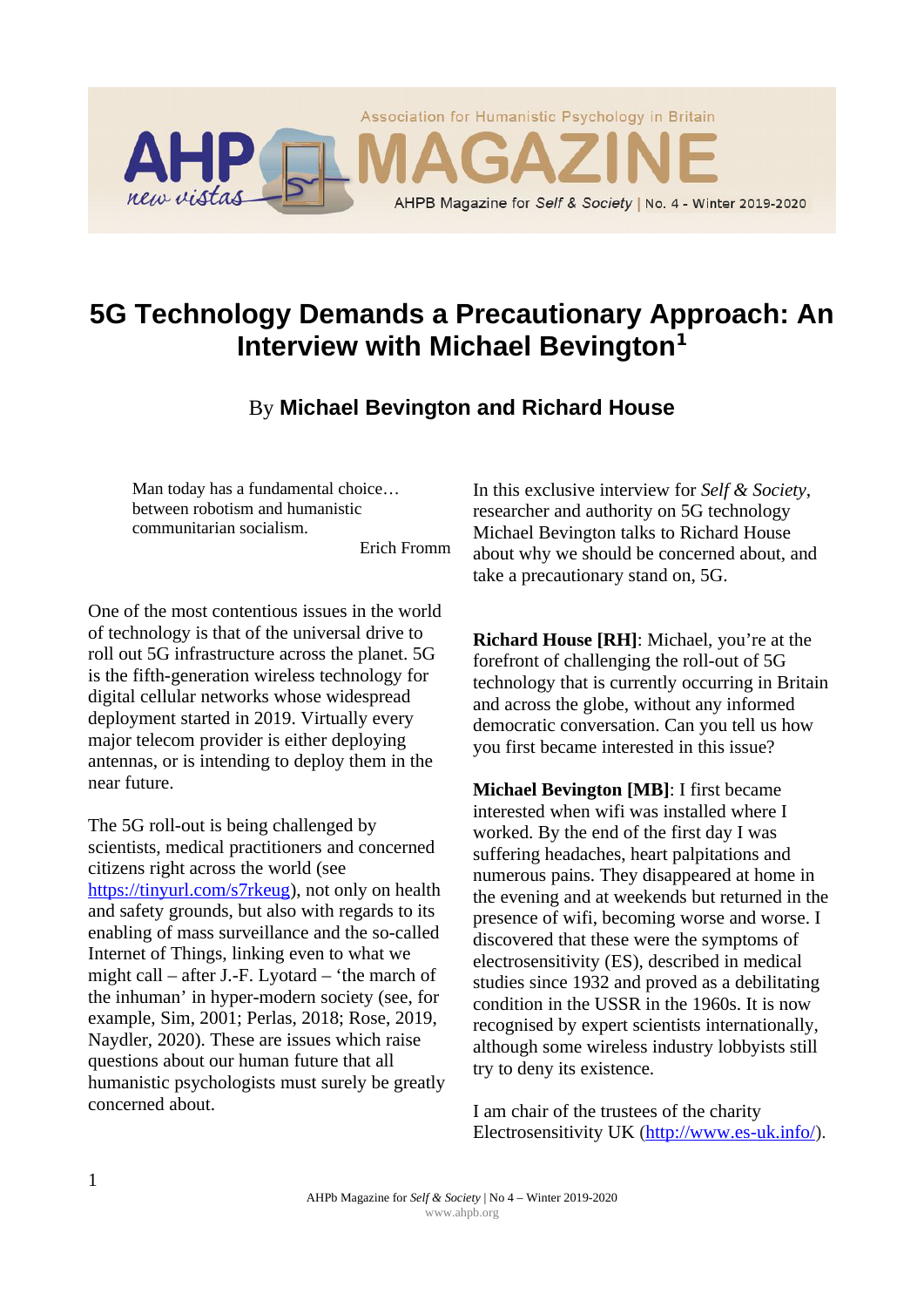We aim to support the 3.6 per cent of the population sensitive to non-ionising, radiofrequency radiation (RFR), about 2,412,000 people in the UK, and especially the 1.2 per cent who are severely affected. This is over 800,000 people in the  $UK - a$  similar number to those with Alzheimer's.

A recent survey based on cases in the UK and worldwide estimated that 0.65 per cent of the population are denied full access to work or schooling because of this intolerance, with a few even ending in death from suicide or cancers. In the UK this is some 435,000 people, higher than the number registered blind or partially sighted.

Many people do not realise what is causing their ill health, since you cannot see the RFR from masts, mobile phones and wifi, and most people cannot feel it. Nevertheless, it affects every cell in the body and the symptoms can be delayed and cumulative, making it hard to assess. 5G will add to the amount of wireless radiation or electrosmog, causing more illness, including electrosensitivity and cancers. This is a concern to all who understand the scientific evidence and why 5G is considered by the majority of involved scientists as a significant public health problem.

**RH**: These are shocking figures, Michael. In my own campaigning on this issue, I've got into arguments with people playing what I call the 'I'm a scientist…' card – the often unarticulated implication always being that they are therefore the expert, I'm not – and that they know that the science behind our concerns are based on 'fake' or 'fringe' science. How would you respond to such claims?

**MB**: My analysis of thousands of scientific studies reveals that by far the majority show adverse effects. This confirms reliable reviews which find, say, up to 78 per cent of studies show reduced fertility from wireless. These are not fake or fringe but robust mainstream studies with a consistent and convincing pattern of harm.

No serious scientist claims that RFR does not have significant biological and non-thermal effects. Numerous therapeutic procedures common in hospitals depend on it. So does electronic warfare,

especially in the Middle East wars. When RFR was recently deployed against embassy staff, it caused the same brain damage as seen in 3d fMRI scans of people with symptoms of electromagnetic hypersensitivity.

The vast majority of mainstream expert scientists recognise harm from low-level RFR. Over 250 have signed the International EMF Scientist Appeal ([https://www.emfscientist.org/\)](https://www.emfscientist.org/) urgently calling on governments and regulators to adopt protective long-term and non-thermal guidelines in the light of this overwhelming robust scientific evidence.

At present, 5G trials involve narrow focused beams of radiation at such great intensity that they may break ICNIRP's short-term heating guidelines, let alone long-term guidelines like Bioinitiative, EUROPAEM 2016 or IGNIR. There are still no experimental studies on any additional health effects of these 5G beams on humans and wild life, although it is already known from thousands of existing studies that the RFR used by the 5G beams is harmful. The exclusion distance based on heating short-term guidelines, not long-term biological ones, from a 5G mast at 3.5 GHz transmitting a total of 200 W using an array of 64 antennas is 25 metres (ITU, 2017). This makes such a 5G mast impossible to locate in many urban and residential areas, and even more difficult in those countries which have wisely adopted longerterm guidelines, such as 10 per cent or 0.5 per cent of ICNIRP.

There is a growing literature of studies analysing millimetre frequencies, proposed for future 5G. Many of these indicate serious adverse effects, partly via extra heating, as through sweat ducts, but also non-thermal, especially in eyes, skin and neural systems (see below for some studies).

In fact, if anyone follows fake or fringe science, it is the small cartel still clinging to Schwan's longinvalidated hypothesis of 1953, that the only adverse effect of wireless radiation is bodily heating of one degree within six minutes. Exercise can produce this temperature rise, but without the proven effects of RFR, including ES and cancers. The 14 members of ICNIRP, a private lobby group spun out of the radiation industry, still make this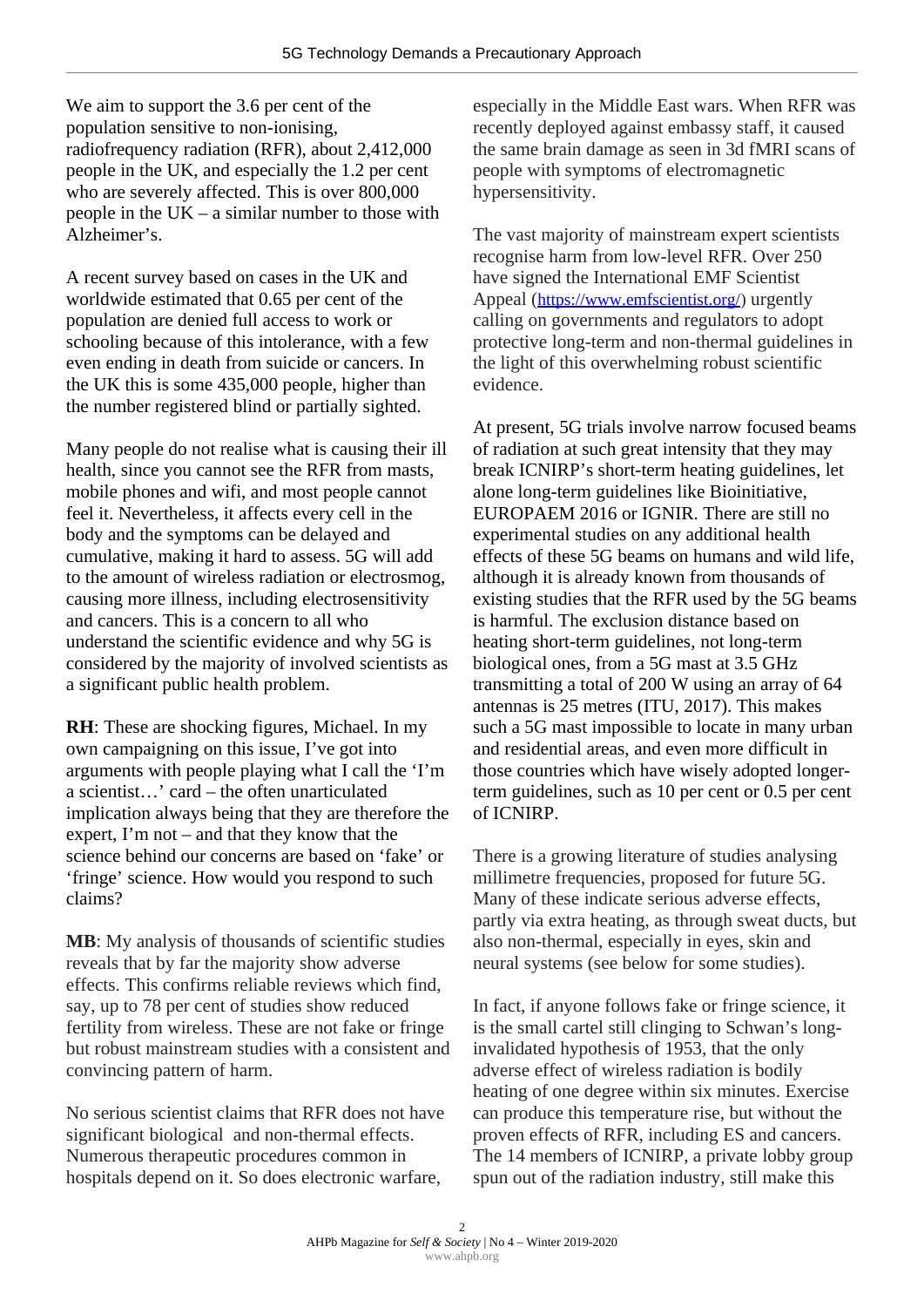error, denying non-thermal adverse effects proven beyond all reasonable doubt.

Unsurprisingly, some people confuse fake with established science when wireless industry lobbyists deny the established evidence. It may also be true that some people are addicted to wireless devices and, in order to alleviate their worries, prefer to believe fake claims rather than the proven science.

In contrast, many insurers are aware of the difference between fake and real science. Many follow the mainstream majority science, accepting non-thermal effects, and exclude all cover for wireless devices. Other underwriters classify wireless radiation like 5G as a high-risk carcinogen, like asbestos.

**RH**: That's all very clear, Michael. I'm not sure whether it's a political-economic, a sociological or a philosophical question, or some cocktail of them all – but I'm fascinated by how two groups of scientists can reach such polar opposite views about the same technology and its effects. Do you think that scientists who claim 5G to be safe are wilfully misleading us, are intoxicated by their own ideological position and/or working within 'incommensurable' paradigms (Thomas Kuhn, 1962), or are just bad or lazy scientists? (or again, some mixture of all of these).

And in a stream of MPs' written parliamentary questions on 5G, the government keeps trotting out the same 'official' line that the body responsible for health and safety, Public Health England, declares 5G to be safe – so there's no need to worry our little heads about all this alleged 5G scare-mongering.

It's a huge question, but can you briefly unpick all this and say what's going on here?

**MB**: This division is, and always has been, between profits and health; it is not scientific. It is between those who see the need for precaution on 5G, and those who think that industry profit, increased taxation or military advantage outweighs health. The International Commission on Non-Ionizing Radiation Protection (ICNRP) has admitted since 2002 there are people who need

non-thermal guidelines at levels below its own heating guideline, since its heating guidelines still deny long-term effects like ES and cancer, and thus do not protect against them.

For smoking, governments long preferred increased taxation and reduced costs through early deaths, to admitting dangers. For asbestos, known since antiquity as unhealthy, governments allowed its convenience until a legal case in the 1970s led to the current restrictions.

For wireless radiation, the USSR adopted nonthermal guidelines in 1959, but the USA followed Schwan's 1953 heating mistake for economic reasons, and this division continues. The UK's drive for 5G follows the US approach. It is led by Matt Warman, MP, the digital minister, who reportedly said on 17 October 2019: 'There is no credible evidence to back up [these] concerns and huge evidence for the economic benefit.' In contrast the majority of scientists [\(https://www.emfcall.org/\)](https://www.emfcall.org/) say that ICNIRP's guidelines, still used by the UK government, are 'unscientific and protect industry, not public health'.

More radiation like 5G will cause economic decline. Fertility rates are falling in South Korea, the country with the highest usage of mobile phones, and some scientists predict a rise in illnesses linked with this radiation, from autism to diabetes, ES and cancers.

**RH**: Much material for a far longer conversation here, Michael – thank you. Some anti-5G campaigners are far more exercised by 5G's implication in ecosystem degradation, the Internet of Things and the march of AI / Super AI, data protection questions and mass surveillance, than they are by its health impacts. Do you share any or all of these additional concerns?

**MB**: My concern is the established health dangers of 5G. Nevertheless I understand people valuing individual liberty against increased surveillance or AI, but all technology can be used for good or bad.

I agree that the degradation of the ecosystem from wireless radiation is also crucial. Although less studied than human harm, the weight of evidence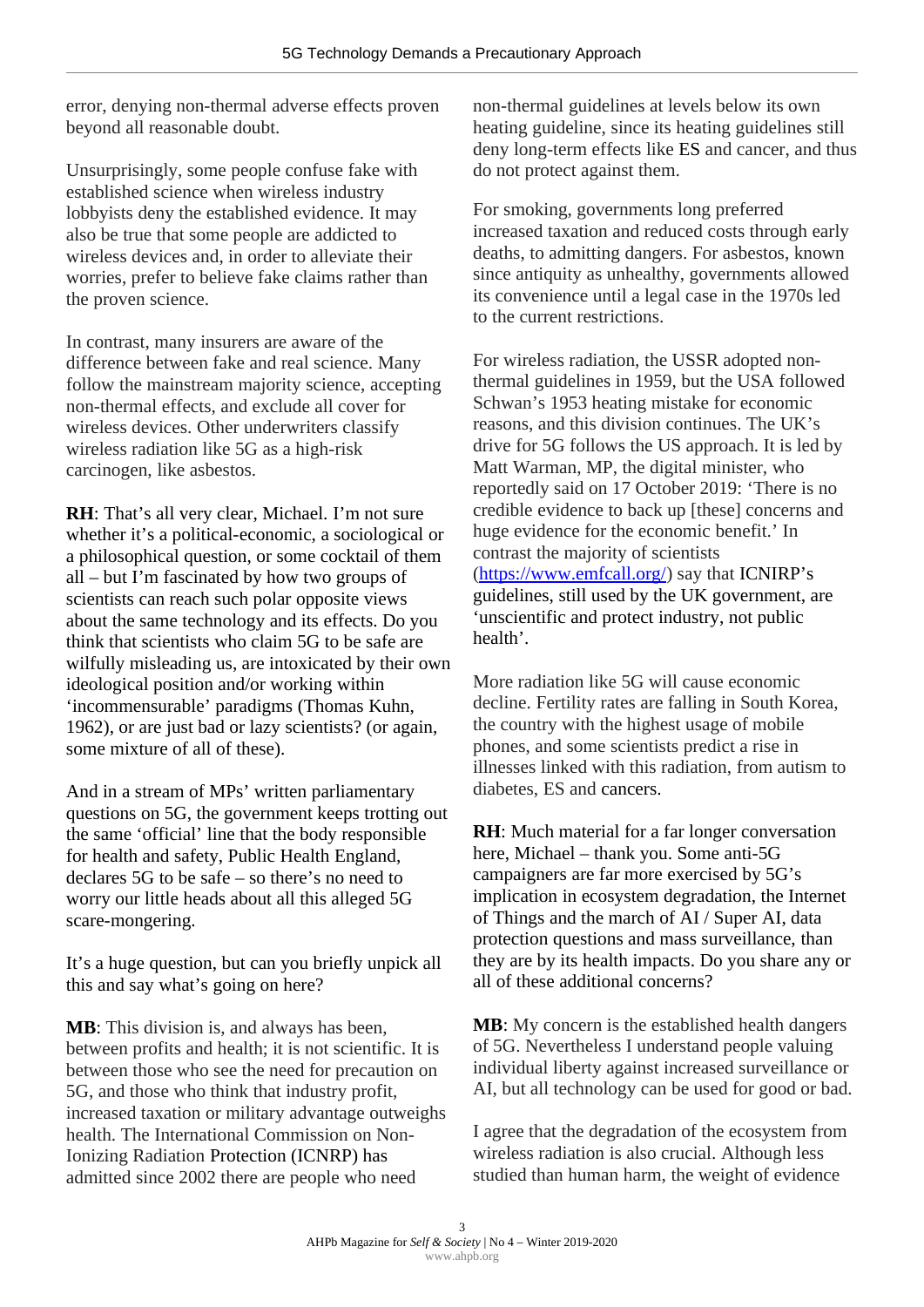now strongly suggests both immediate and longterm damage. For instance, at the immediate level, RFR has long been shown to disrupt the geomagnetic navigation system used in bird migration, risking individual species if nowhere is left free of 5G radiation from masts and satellites.

Long-term effects are also evident, such as the decline in insects and wild bees by over 70 per cent in industrialised countries over the last decade. Wireless radiation is certainly involved, although probably in synergy with pesticides and changes in habitat. This will, in turn, reduce bird and bat populations, as is already happening.

Animals are affected too, as pet owners aware of wireless effects can verify. Trees and plants are particularly damaged in direct line with a mast, since they cannot move to escape the radiation. RFR weakens the immune system of trees, as of humans, probably explaining some of the increase in damage from viruses, bacteria and fungi.

If government continues to choose wireless devices over fibre-optic cables, then the earth faces a bleak future and ES people will greatly suffer. But if the science and common-sense prevail, we can harness this technology for our benefit rather than destruction.

**RH**: To the extent that in a corporations-dominated market society, technology will tend to be deployed in ways that serve and reinforce the existing system and mode of production (Althusser, 1971), this is certainly an issue that the political left urgently needs to engage with. And anyone who takes the detailed copious references that you've provided here remotely seriously cannot but conclude that at the very least, there is a very serious issue here that needs urgent independent investigation – and that any policymaker ignoring these questions is arguably guilty of a gross dereliction of their democratic duty.

Thank you for your clarity and insights, Michael.

**Note**

1 This interview was originally written for a left-wing newspaper which, in the event, did not have the space to publish it.

### **References**

- Althusser, L. (1971). Ideology and the ideological state apparatus. In his *Lenin and Philosophy* (pp. 123–73). London: New Left Books.
- Kuhn, T.S. (1962). *The Structure of Scientific Revolutions*. Chicago: University of Chicago Press.
- Naydler, J. (2020, forthcoming). *The Struggle for a Human Future*. Forest Row, East Sussex: Temple Lodge.
- Perlas, N. (2018). *Humanity's Last Stand: The Challenge of Artificial Intelligence – A Spiritual-Scientific Response*. Forest Row, East Sussex: Temple Lodge.
- Rose, J. (2019). *Overcoming the Robotic Mind: Why Humanity Must Come Through*. London: Dixi Books Publishing (see

[https://uk.linkedin.com/company/dixibooks\)](https://uk.linkedin.com/company/dixibooks).

Sim, S. (2001). *Lyotard and the Inhuman*. Cambridge: Icon Books.

## **Bibliography and Further Reading on 5G**

Bevington, M. (2019). [Serious flaws in the WHO &](http://www.es-uk.info/wp-content/uploads/2019/10/03.6-Serious-flaws-in-the-WHO-ICNIRP-claims-on-5G-and-RF-wireless-radiation.pdf)  [ICNIRP claims on 5G and RF wireless](http://www.es-uk.info/wp-content/uploads/2019/10/03.6-Serious-flaws-in-the-WHO-ICNIRP-claims-on-5G-and-RF-wireless-radiation.pdf)  [radiation.](http://www.es-uk.info/wp-content/uploads/2019/10/03.6-Serious-flaws-in-the-WHO-ICNIRP-claims-on-5G-and-RF-wireless-radiation.pdf) ES-UK; available at <https://tinyurl.com/v9yf47b>(accessed 2 February 2020). Buchner, K. (2019). Climate, biodiversity and health at  [risk – interview with MEP Klaus Buchner](http://mieuxprevenir.blogspot.com/2019/10/climate-biodiversity-and-health-at-risk.html#more)  [\(ÖDP\) on 5G,](http://mieuxprevenir.blogspot.com/2019/10/climate-biodiversity-and-health-at-risk.html#more) 17 October. Diagnose-funk, trans. TBH; available at <https://tinyurl.com/ucrwvaw>(accessed 2 February 2020). Burrell, L. (2019).  $5G$  radiation dangers – 11 reasons to [be concerned,](https://www.electricsense.com/5g-radiation-dangers/) 15 January. ElectricSense; available at<https://tinyurl.com/slnxtub> (accessed 2 February 2020). Carciofi, C. et al. (2018). [Precautionary principle](https://ieeexplore.ieee.org/document/8580997)  [application and 5G development](https://ieeexplore.ieee.org/document/8580997)*.* IEEE; available at<https://tinyurl.com/snlocmc> (accessed 2 February 2020).

Davis, D. (2019). **5G: The unreported global threat**. The Startup, 18 May; available at <https://tinyurl.com/taj4uzx>(accessed 2 February 2020).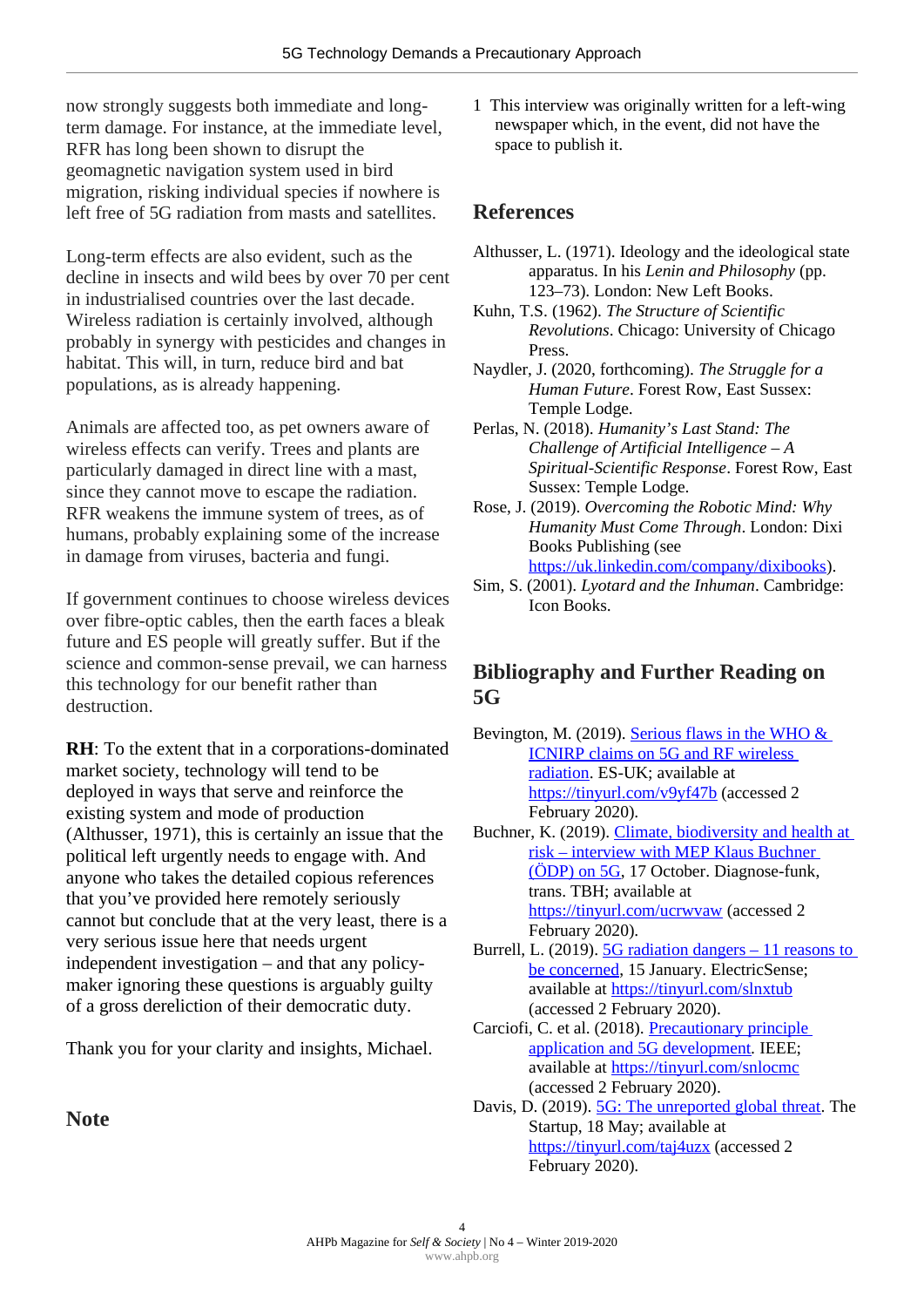- Di Ciaula A. (2018). [Towards 5G communication](https://www.sciencedirect.com/science/article/abs/pii/S1438463917308143?via%3Dihub)  [systems: Are there health implications?](https://www.sciencedirect.com/science/article/abs/pii/S1438463917308143?via%3Dihub) *International Journal of Hygiene and Environmental Health*, 221, pp. 367–75; available at<https://tinyurl.com/snlocmc> (accessed 2 February 2020).
- Dolmen, B. (2019). [Open Letter to the President of the](http://mieuxprevenir.blogspot.com/2019/05/open-letter-to-president-of-german.html#more)  [German Federal Network Agency: 5G auction](http://mieuxprevenir.blogspot.com/2019/05/open-letter-to-president-of-german.html#more)  [and suffering of affected people.](http://mieuxprevenir.blogspot.com/2019/05/open-letter-to-president-of-german.html#more) TBH, 21 May; available at<https://tinyurl.com/tvgn2jm> (accessed 2 February 2020).
- Edwards, C. (2019). [BBC fake news on 5G decoded:](https://www.globalresearch.ca/online-bbc-fake-news-5g-decoded/5687055)  [Health impacts denied despite overwhelming](https://www.globalresearch.ca/online-bbc-fake-news-5g-decoded/5687055)  [scientific evidence.](https://www.globalresearch.ca/online-bbc-fake-news-5g-decoded/5687055) Global Research, 25 August; available at <https://tinyurl.com/y2fjgwb6>(accessed 2 February 2020).
- Frank, B.N. (2019). [2nd largest insurance firm, Swiss](https://www.activistpost.com/2019/12/2nd-largest-insurance-firm-swiss-re-classifies-5g-as-a-high-impact-liability-risk-in-annual-risk-report.html)  [Re, classifies 5G as a 'high impact' liability](https://www.activistpost.com/2019/12/2nd-largest-insurance-firm-swiss-re-classifies-5g-as-a-high-impact-liability-risk-in-annual-risk-report.html)  [risk in annual risk report.](https://www.activistpost.com/2019/12/2nd-largest-insurance-firm-swiss-re-classifies-5g-as-a-high-impact-liability-risk-in-annual-risk-report.html) Activist Post, 3 December; available at <https://tinyurl.com/vwgpzrp>(accessed 2 February 2020).
- Hardell, L. (2019). [Notes on parliament hearing in](https://www.spandidos-publications.com/10.3892/wasj.2019.28/download)  [Tallinn, Estonia June 4, 2019 as regards the](https://www.spandidos-publications.com/10.3892/wasj.2019.28/download)  deployment of the fifth generation, 5G, of [wireless communication.](https://www.spandidos-publications.com/10.3892/wasj.2019.28/download) *World Academy of Sciences Journal*, 1 (6), 275–82; available at <https://tinyurl.com/u7yn3yd>(accessed 2 February 2020; pdf is online at [https://tinyurl.com/vnosjtk\)](https://tinyurl.com/vnosjtk).
- Hardell, L. & others (2020). [Appeals that matter or not](https://www.spandidos-publications.com/10.3892/mco.2020.1984)  [on a moratorium on the deployment of the fifth](https://www.spandidos-publications.com/10.3892/mco.2020.1984)  [generation, 5G, for microwave radiation.](https://www.spandidos-publications.com/10.3892/mco.2020.1984) *Molecular and Clinical Oncology*, 12 (2), 247– 57; available at<https://tinyurl.com/v54844m> (accessed 2 February 2020; pdf is online at [https://tinyurl.com/vyp98oc\)](https://tinyurl.com/vyp98oc).
- Hertsgaard, M. and Dowie, M. (2018). How big [wireless made us think that cell phones are safe:](https://www.thenation.com/article/how-big-wireless-made-us-think-that-cell-phones-are-safe-a-special-investigation/) A special investigation: The disinformation campaign – and massive radiation increase – [behind the 5G rollout.](https://www.thenation.com/article/how-big-wireless-made-us-think-that-cell-phones-are-safe-a-special-investigation/) *The Nation*, 29 March; available at<https://tinyurl.com/qsewfn4> (accessed 2 February 2020).
- Investigate Europe (2019a). [How much is safe?](https://www.investigate-europe.eu/publications/how-much-is-safe/)  [Radiation authorities rely on controversial](https://www.investigate-europe.eu/publications/how-much-is-safe/)  [group for safety advice,](https://www.investigate-europe.eu/publications/how-much-is-safe/) 14 March; available at <https://tinyurl.com/r4babye>(accessed 2 February 2020).
- Investigate Europe (2019b). [Mobile phones and health:](https://www.computerweekly.com/feature/Mobile-phones-and-health-is-5G-being-rolled-out-too-fast)  [Is 5G being rolled out too fast?](https://www.computerweekly.com/feature/Mobile-phones-and-health-is-5G-being-rolled-out-too-fast) *Computer Weekly*, 24 April; available at <https://tinyurl.com/y4v8n285>(accessed 2 February 2020).
- Kostoff, R. & others (2020). [Adverse health effects of](https://www.sciencedirect.com/science/article/abs/pii/S0013935118300161?via%3Dihub)  [5G mobile networking technology under real](https://www.sciencedirect.com/science/article/abs/pii/S0013935118300161?via%3Dihub)[life conditions.](https://www.sciencedirect.com/science/article/abs/pii/S0013935118300161?via%3Dihub) *Toxicology Letters*, 323, 35–40; abstract available at<https://tinyurl.com/rzj8hky> (accessed 2 February 2020).
- Leszczynski, D. (2019). [5G misinformation campaign](https://betweenrockandhardplace.wordpress.com/2019/09/12/5g-misinformation-campaign-by-the-mobile-wireless-forum-mwf/)  [by the Mobile & Wireless Forum \(MWF\).](https://betweenrockandhardplace.wordpress.com/2019/09/12/5g-misinformation-campaign-by-the-mobile-wireless-forum-mwf/) BRHP, 12 September; available at <https://tinyurl.com/v3lju42>(accessed 2 February 2020).
- Moskowitz, J.M. (2019). [We have no reason to believe](https://blogs.scientificamerican.com/observations/we-have-no-reason-to-believe-5g-is-safe/)  5G is safe: The technology is coming, but  [contrary to what some people say, there could](https://blogs.scientificamerican.com/observations/we-have-no-reason-to-believe-5g-is-safe/)  [be health risks.](https://blogs.scientificamerican.com/observations/we-have-no-reason-to-believe-5g-is-safe/) *Scientific American*, 17 October; available at <https://tinyurl.com/yylotazu>(accessed 2 February 2020).
- Nasim, I. & others (2017). [Human exposure to RF](https://arxiv.org/abs/1711.03683)  [fields in 5G downlink.](https://arxiv.org/abs/1711.03683) IEEE International Communications Conference; available at <https://tinyurl.com/yxyyqp7h>(accessed 2 February 2020).
- Neufeld, E. & others (2018).  [Systematic derivation of safety limits for time](https://www.ncbi.nlm.nih.gov/pubmed/30247338)[varying 5G radiofrequency](https://www.ncbi.nlm.nih.gov/pubmed/30247338)   [exposure based on analytical models and](https://www.ncbi.nlm.nih.gov/pubmed/30247338) thermal dose. *Health Physics*, 115 (6), 705-11; available at<https://tinyurl.com/qkqf4or>and <https://tinyurl.com/tencf4d>(accessed 2
- February 2020). Pall, M. (2018). [5G: Great risk for EU, U.S. and](https://www.salzburg.gv.at/gesundheit_/Documents/Pall-EU-EMF2018-6-11US3.pdf)  International Health! Compelling Evidence for [Eight Distinct Types of Great Harm Caused by](https://www.salzburg.gv.at/gesundheit_/Documents/Pall-EU-EMF2018-6-11US3.pdf)  Electromagnetic Field (EMF) Exposures and [the Mechanism that Causes Them,](https://www.salzburg.gv.at/gesundheit_/Documents/Pall-EU-EMF2018-6-11US3.pdf) 17 May; available at<https://tinyurl.com/uoflfgl>
- (accessed 2 February 2020). Powell, R.M. (2017). [Why we should oppose 5G on](https://www.scribd.com/document/339826676/Why-We-Should-Oppose-5G-on-Health-Grounds#from_embed)  [health grounds,](https://www.scribd.com/document/339826676/Why-We-Should-Oppose-5G-on-Health-Grounds#from_embed) 20 February; available at <https://tinyurl.com/vyya2zf>(accessed 2 February 2020).
- Russell, C.L. (2018). [5 G wireless telecommunications](https://www.sciencedirect.com/science/article/abs/pii/S0013935118300161?via%3Dihub)  [expansion: Public health and environmental](https://www.sciencedirect.com/science/article/abs/pii/S0013935118300161?via%3Dihub)  [implications](https://www.sciencedirect.com/science/article/abs/pii/S0013935118300161?via%3Dihub)*. Environmental Research*, 165, 484–95; available at <https://tinyurl.com/y52hhnxp>(accessed 2 February 2020).
- Simkó, M. et al. (2019).  [5G wireless communication and health effects:](https://www.mdpi.com/1660-4601/16/18/3406/pdf)  A pragmatic review  [based on available studies regarding 6 to 100 G](https://www.mdpi.com/1660-4601/16/18/3406/pdf) [Hz](https://www.mdpi.com/1660-4601/16/18/3406/pdf)*. International Journal of Environmental Research and Public Health*, 16, 3406; available at <https://tinyurl.com/wqprd4f> (accessed 2 February 2020).